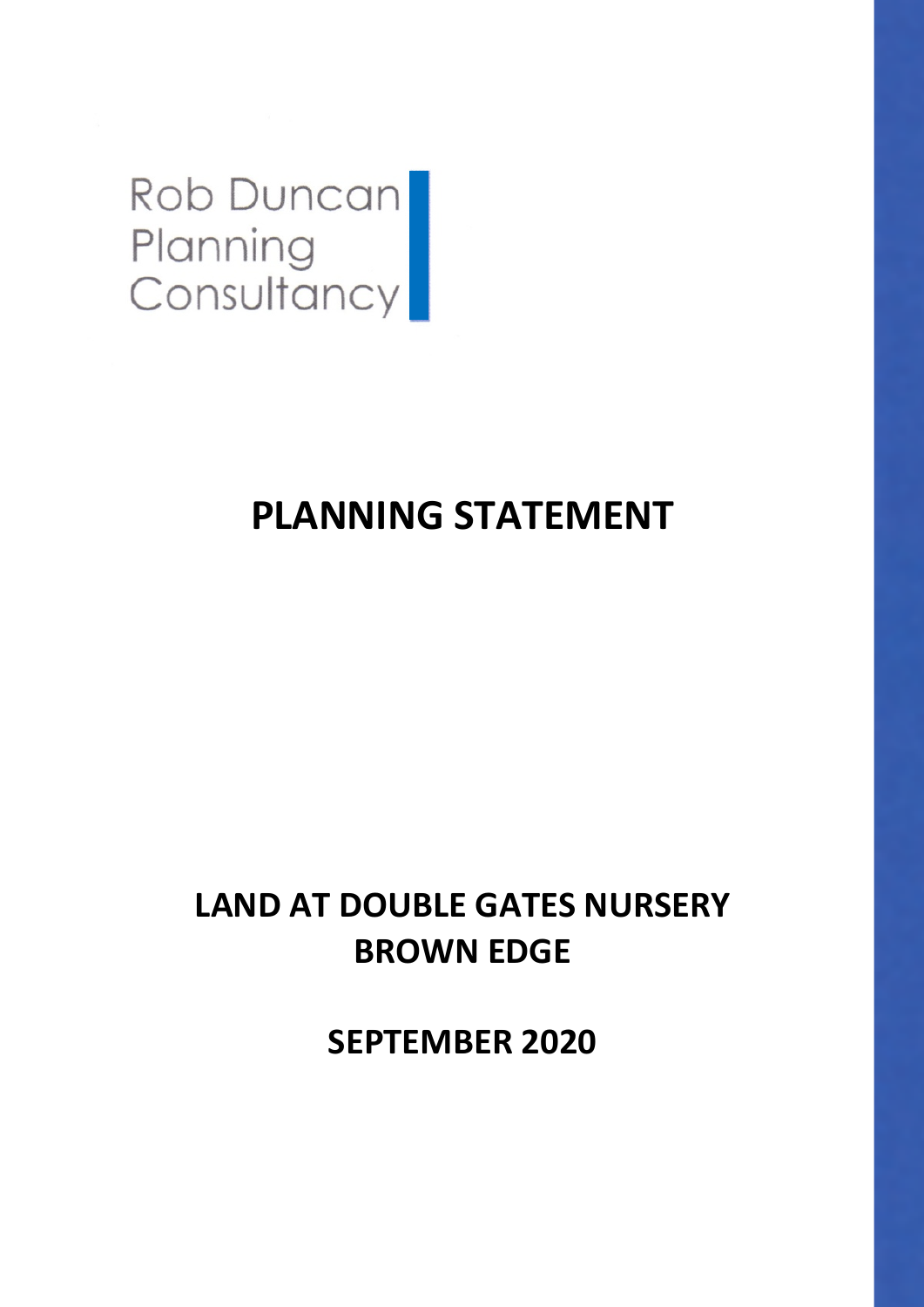**Site Address:** Land at Double Gates Nursery, Sytch Road, Brown Edge, ST6 8QX

> **Applicant:** Mr. A. Beardmore

**Proposal:** Retention of stable block comprising of 3no. stables and 2no. tack rooms

> **Planning Statement: Date Issued:** 17th September 2020 **Job Reference:** RDP/2020/127

**Report Prepared By:** Rob Duncan BSc(Hons) MA MRTPI Rob Duncan Planning Consultancy Ltd

# **Contact Details:**

Rob Duncan Planning Consultancy Ltd. 70 Ferndale Road, Lichfield, Staffordshire, WS13 7DL Email: rob78duncan@gmail.com Tel. 07779 783521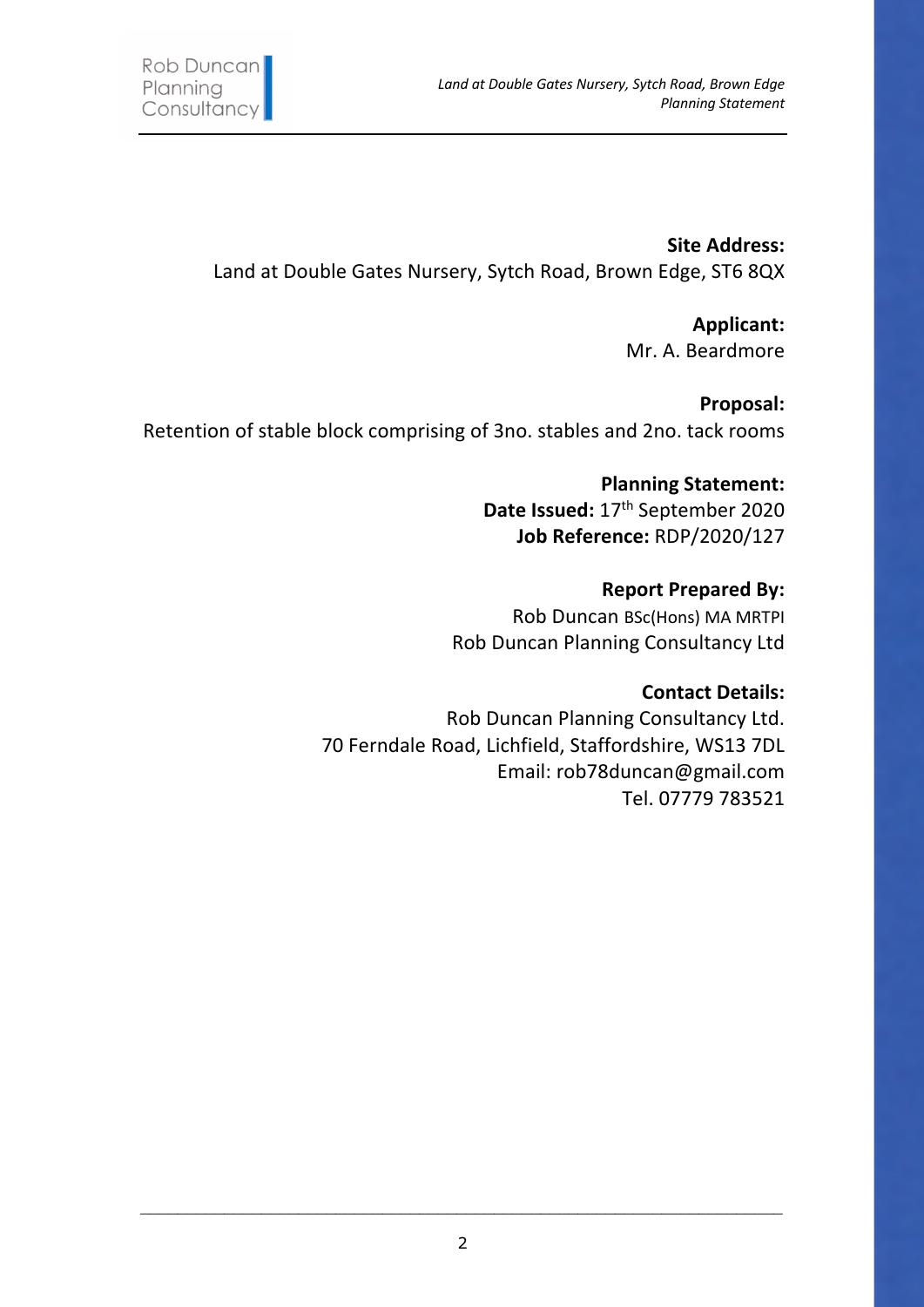# **1 Introduction**

- 1.1 Rob Duncan Planning Consultancy Ltd. has been instructed by Mr. A. Beardmore to seek full planning permission for the retention of a stable block that has been constructed on land at Double Gates Nursery, Sytch Road, Brown Edge.
- 1.2 The stables were erected in July 2019 with the applicant believing that they did not require planning permission. Upon being notified of the need for planning permission by the Local Authority, the applicant has sought to regularise the situation by submitting this application.
- 1.3 The stable block is located some 205 metres to the southwest of its vehicular access with Sytch Road and is enclosed along its northern and western boundaries by a mature field hedgerow. Two additional stable blocks are located to the immediate south, which are subject of a separate planning application. The building is orientated so that its long axis runs broadly east / west and has its stable and tack room doors facing south towards an existing courtyard area.
- 1.4 The building is constructed from timber, and encompasses a typical stable design, with front overhanging canopy. The building stands to a maximum height of 3.1 metres and occupies a total floor area of 49 square metres. The stable building is used for DIY livery purposes.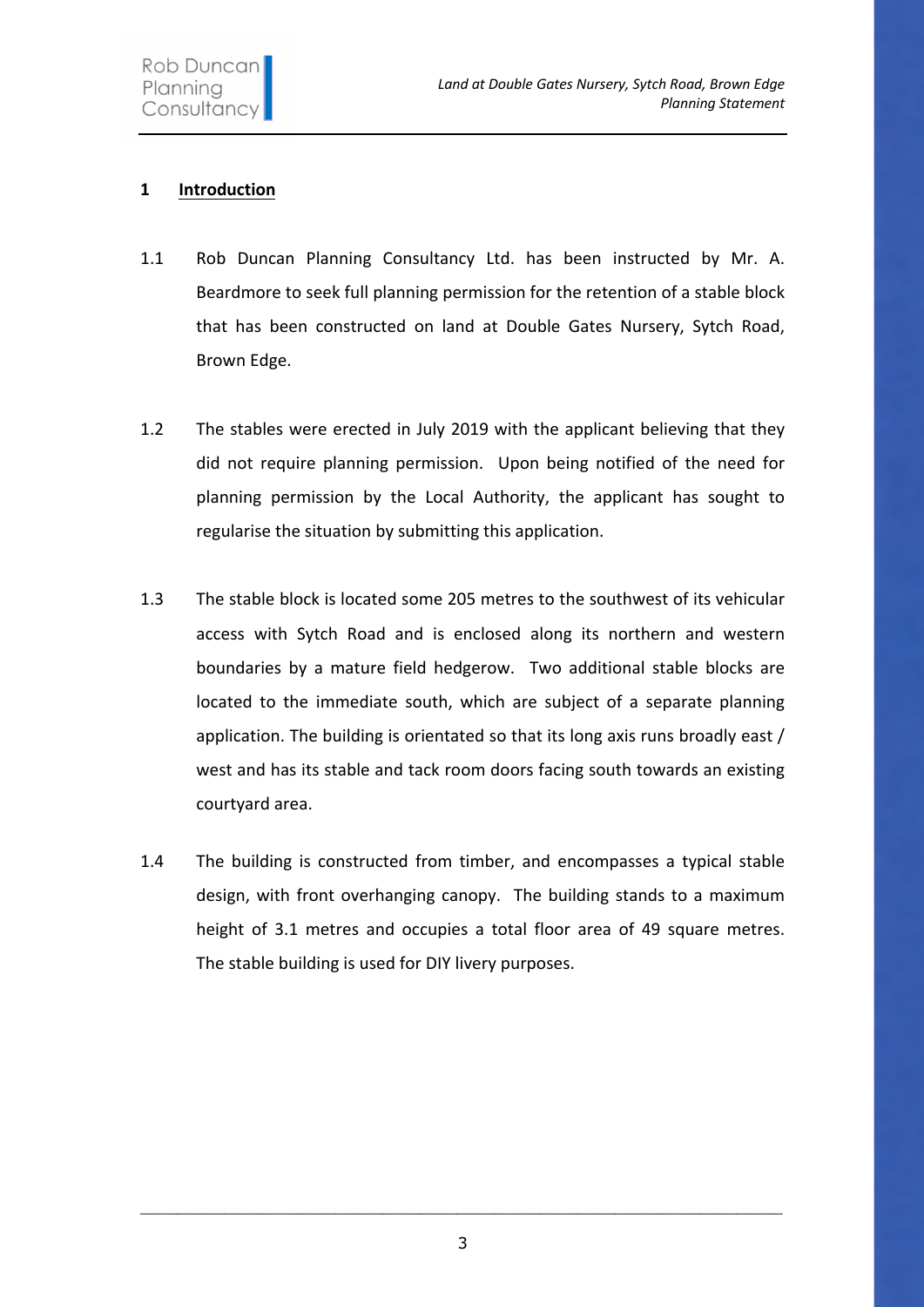# **2 Site & Surroundings**

- 2.1 The application site is located within the North Staffordshire Green Belt, with the main settlement of Brown Edge located to its northeast, east and southeast. The site is flat in nature and is enclosed along its northern and western boundaries by mature field hedgerows. Two existing stable blocks are located to the immediate south.
- 2.2 Further mature hedgerows enclose the eastern site boundary, beyond the existing vehicular access track which connects the site with Sytch Road to the north. A public footpath (Brown Edge 15) follows the route of this existing vehicular access, continuing on in a southeasterly direction.
- 2.3 The land to the south of the site remains flat for a short period, before dropping away in a southerly direction. To the northeast of the site, approximately 135 metres away, lie two small brick and tile buildings that are used for livery purposes, having been granted consent for such purposes under application SMD/2010/1120.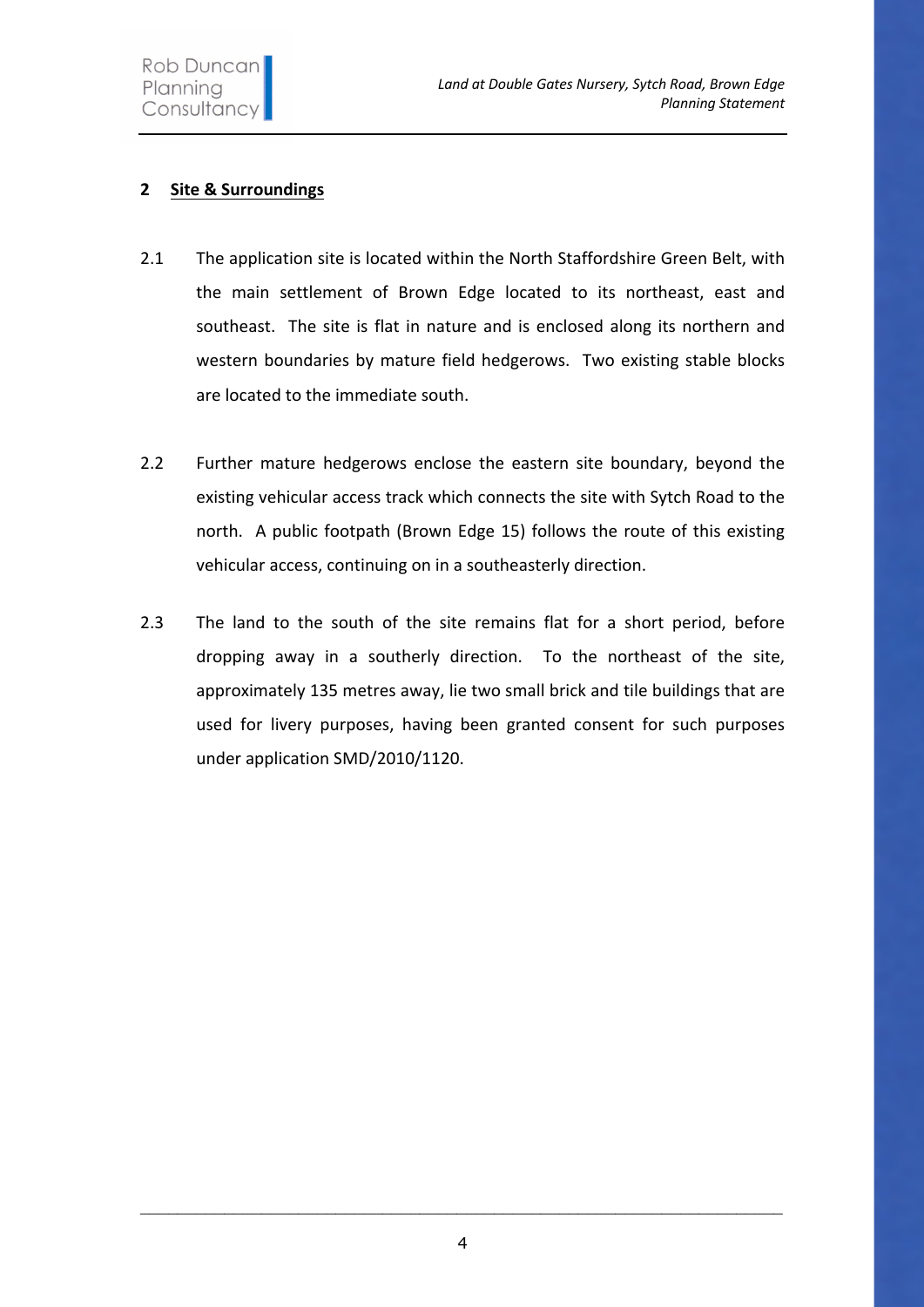# **3 Planning Policy**

- 3.1 Section 38(6) of the Planning and Compulsory Purchase Act 2004 requires proposals to be determined in accordance with the Development Plan taking into consideration any material considerations relevant to the determination of the application. The Development Plan for this area comprises the recently adopted Staffordshire Moorlands Local Plan (2020) of which the following policies are considered to be of relevance:
- 3.2 Policy SS1 of the Local Plan relates to 'Development Principles' and states that the Council will expect the development and use of land to contribute positively to the social, economic and environmental improvement of the Staffordshire Moorlands in terms of delivering, in partnership with other agencies and services:
	- *a mix of types and tenures of quality, affordable homes, including starter homes, to meet the needs and aspirations of the existing and future communities*
	- *quality local services, including provision for education, healthcare, leisure, community, cultural and tourist facilities in response to anticipated population change and visitor numbers;*
	- *easy access to jobs, shops and transport services by all sections of the community;*
	- *increased economic prosperity and opportunities for employment and greater local capacity with an educated, skilled and flexible workforce;*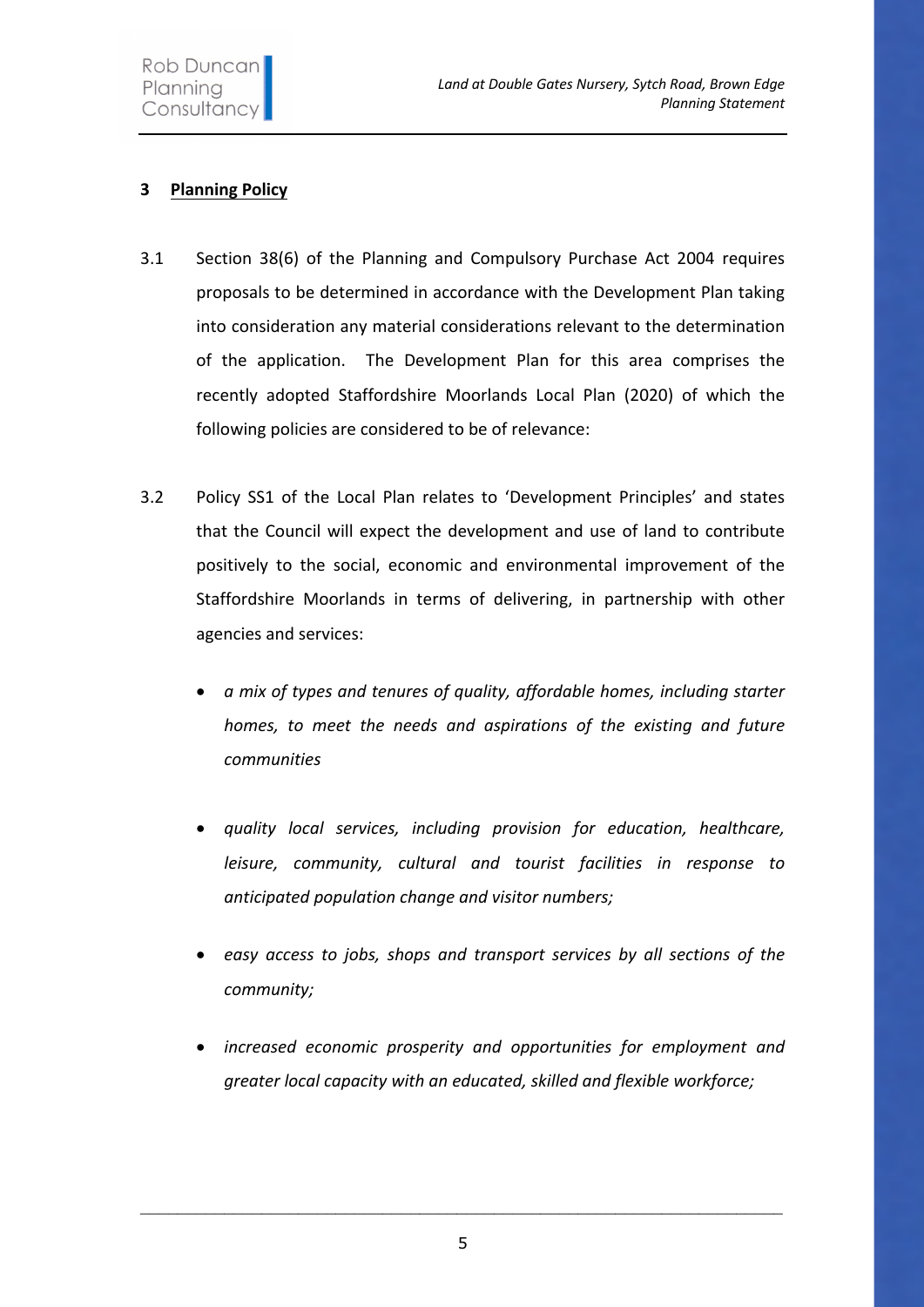- *a healthy, safe, attractive, active, well-designed and well-maintained environment;*
- *development which maintains the locally distinctive character of the Staffordshire Moorlands, its individual towns and villages and their settings;*
- *development that is undertaken in a way that protects and enhances the natural and historic environment of the District and its surrounding areas, including the Peak District National Park, both now and for future generations.*
- *support development which secures high quality, sustainable environments, efficient and effective use of resources and contributes effectively to tackling climate change and reduced carbon emissions.*
- 3.3 Policy SS10 of the Local Plan relates to the 'Other Rural Areas Strategy' and states that these areas will provide only for development which has an essential need to be located in the countryside, supports the rural diversification and sustainability of the rural areas, promotes sustainable tourism or enhances the countryside. It goes on to state that the Council will continue to exercise strict control over inappropriate development, allowing only for exceptions as defined by Government policy.
- 3.4 Policy DC1 of the Local Plan relates to 'Design Considerations' and states that all development shall be well designed and reinforce local distinctiveness by positively contributing to and complementing the special character and heritage of the area in line with the Council's Design Guide SPD. In particular, new development should:

6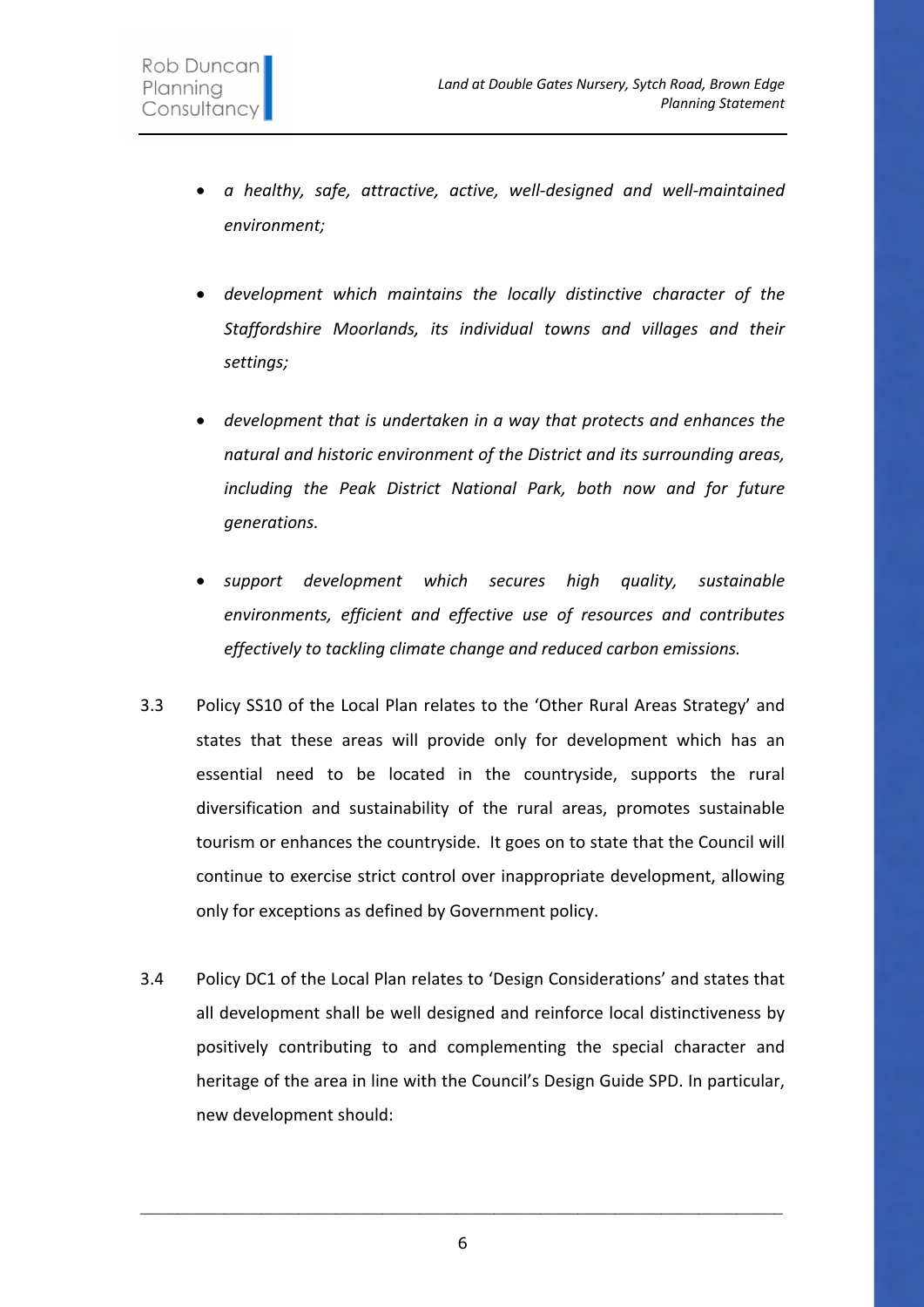- *1. be of a high quality and add value to the local area, incorporating creativity, detailing and materials appropriate to the character of the area;*
- *2. be designed to respect the site and its surroundings and promote a positive sense of place and identity through its scale, height, density, layout, siting, landscaping, character and appearance;*
- *3. create, where appropriate, attractive, active, functional, accessible and safe public and private environments which incorporate public spaces, green infrastructure including making provision for networks of multifunctional new and existing green space (both public and private), landscaping, public art, 'designing out crime' initiatives and the principles of Active Design;*
- *4. incorporate sustainable construction techniques and design concepts for buildings and their layouts to reduce the impact of the development;*
- *5. protect the amenity of the area, including creation of healthy active environments and residential amenity, in terms of satisfactory daylight, overbearing development, sunlight, outlook, privacy, soft landscaping as well as noise, odour and light pollution;*
- *6. promote the maintenance, enhancement, restoration and re-creation of biodiversity and geological heritage, where appropriate;*
- *7. provide for safe and satisfactory access and make a contribution to meeting the parking requirement arising from necessary car use;*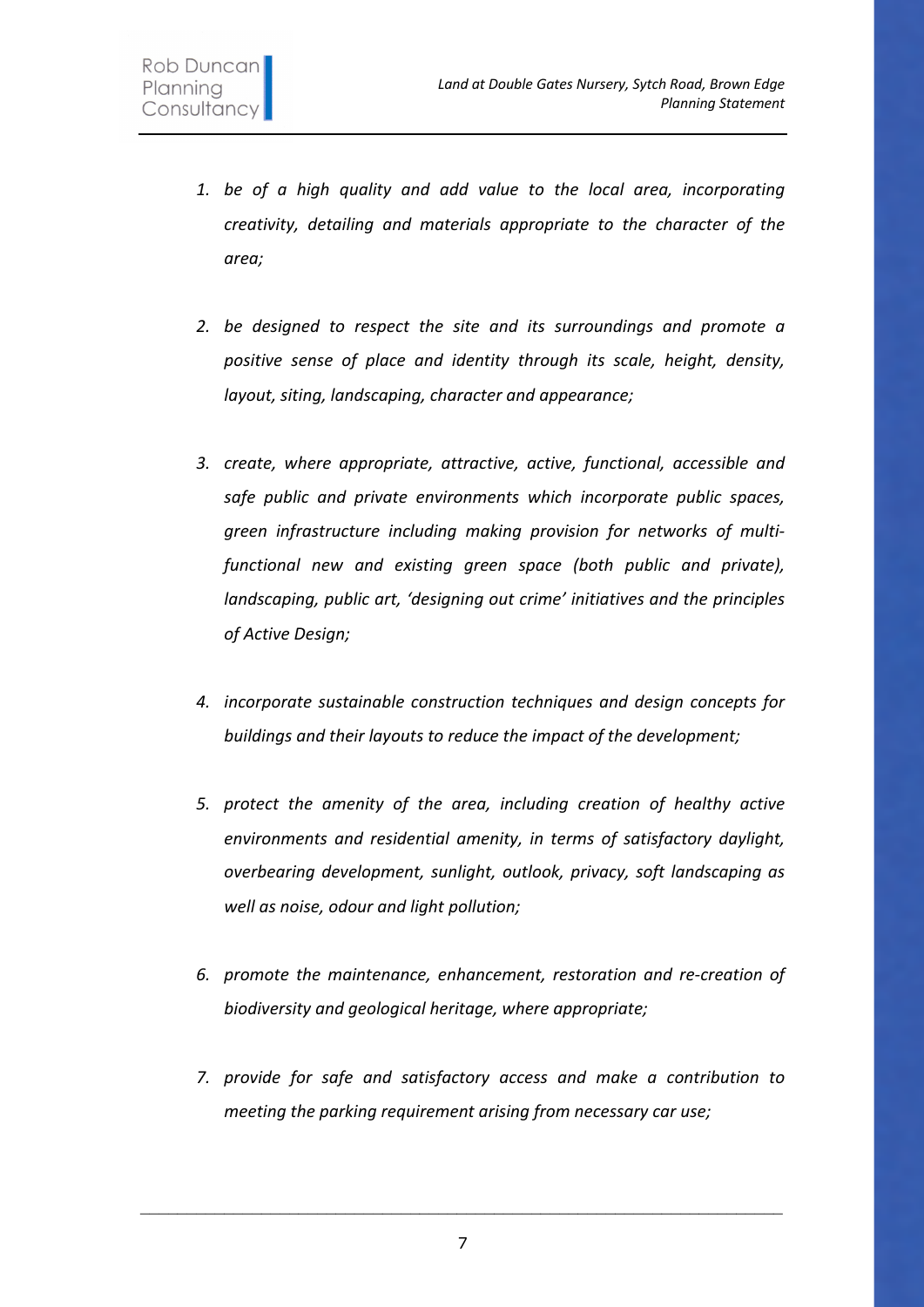- *8. require new developments to be well integrated for car, pedestrian and cycle use as well as other sustainable transport links;*
- *9. ensure that existing drainage, waste water and sewerage infrastructure capacity is available, and where necessary enhanced, to enable the development to proceed;*
- *10. ensure, where appropriate, equality of access and use for all sections of the community;*
- *11. be served by high speed broadband (>30mbps) unless it can be demonstrated through consultation with Next Generation Access Network providers that this would not be possible, practical or economically viable. In all circumstances during construction of the site sufficient and suitable ducting should be provided within the site and to the property to facilitate ease of installation at a future date.*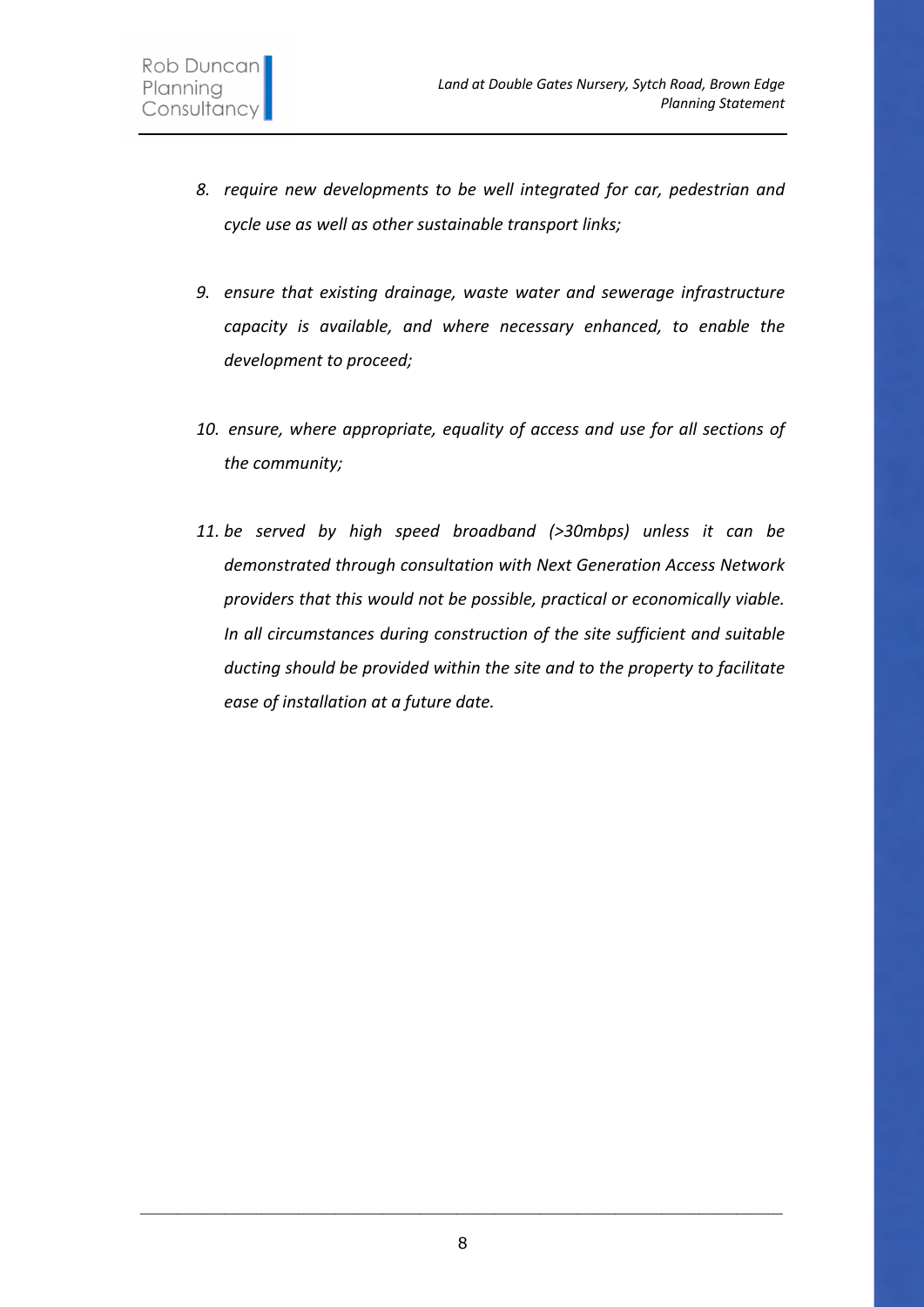# **4 Other Material Considerations**

#### **National Planning Policy Framework**

4.1 The National Planning Policy Framework (NPPF) seeks to secure the delivery of sustainable development and sets out guidance, inter-alia, in respect of safeguarding the Green Belt and securing high quality design. The content of the NPPF has been taken into consideration in the preparation of this application and is discussed in more detail within the Planning Assessment section below.

## **SMD/2013/1081 – Land at Clough Lane, Werrington**

4.2 This application granted consent for the construction of a stable block on land within the Green Belt on the edge of Werrington. The conclusions of the Local Authority in its assessment of that application are material considerations in the assessment of this application and are discussed within the Planning Assessment section below.

## **SMD/2018/0061 – Springs Cottage Farm, Bagnall**

4.3 This application granted consent for the erection of a stable block and manege on land within the Green Belt on the edge of Bagnall. The conclusions of the Local Authority in its assessment of that application are material considerations in the assessment of this application and are discussed within the Planning Assessment section below.

#### **SMD/2018/0796 – Land at Baileys Bank, Biddulph**

4.4 This application granted consent for the erection of a stable block and manege on land within the Green Belt on the edge of Gillow Heath. The conclusions of the Local Authority in its assessment of that application are material considerations in the assessment of this application and are discussed within the Planning Assessment section below.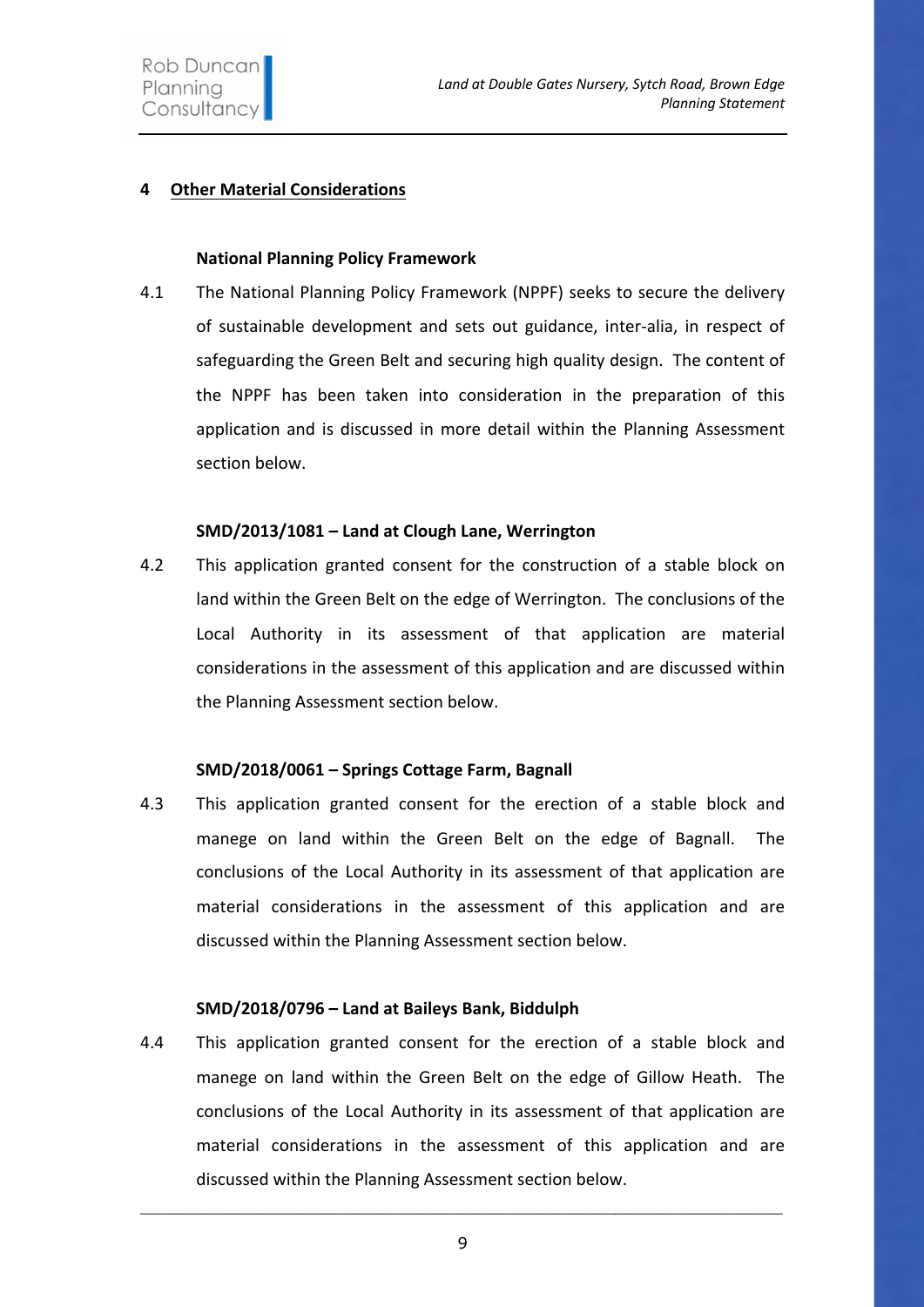## **5 Planning Assessment**

#### **Green Belt**

5.1 The application seeks consent to retain the existing stable block that has been constructed on this site. The stable block comprises of 3no. stables and 2no. tack rooms, is used for DIY livery purposes, and occupies a total floor area of 49 square metres. The site is located within the Green Belt wherein there is a presumption against the erection of new buildings. Paragraph 145 of the National Planning Policy Framework nevertheless identifies a number of exceptions, which includes:

> *"b) the provision of appropriate facilities (in connection with the existing use of land or a change of use) for outdoor sport, outdoor recreation, cemeteries and burial grounds and allotments; as long as the facilities preserve the openness of the Green Belt and do not conflict with the purposes of including land within it"*

- 5.2 The stable block the subject of this application is considered to constitute an appropriate facility for outdoor recreation. Whilst its use for livery purposes could be considered in some circumstances to be commercial in nature as it generates income, it is important to note that these stables operate on a DIY livery basis. Consequently, the people using the stables are the individual owners of the horses themselves, who are using the stables to keep their horses in order to pursue their hobby of horse riding on the surrounding land.
- 5.3 Paragraph 145 of the NPPF makes *no distinction* between appropriate facilities for outdoor recreation for private or commercial use, and had it intended that such facilities should be restricted to private outdoor sport and recreation then it would have said so. However, it plainly does not, and given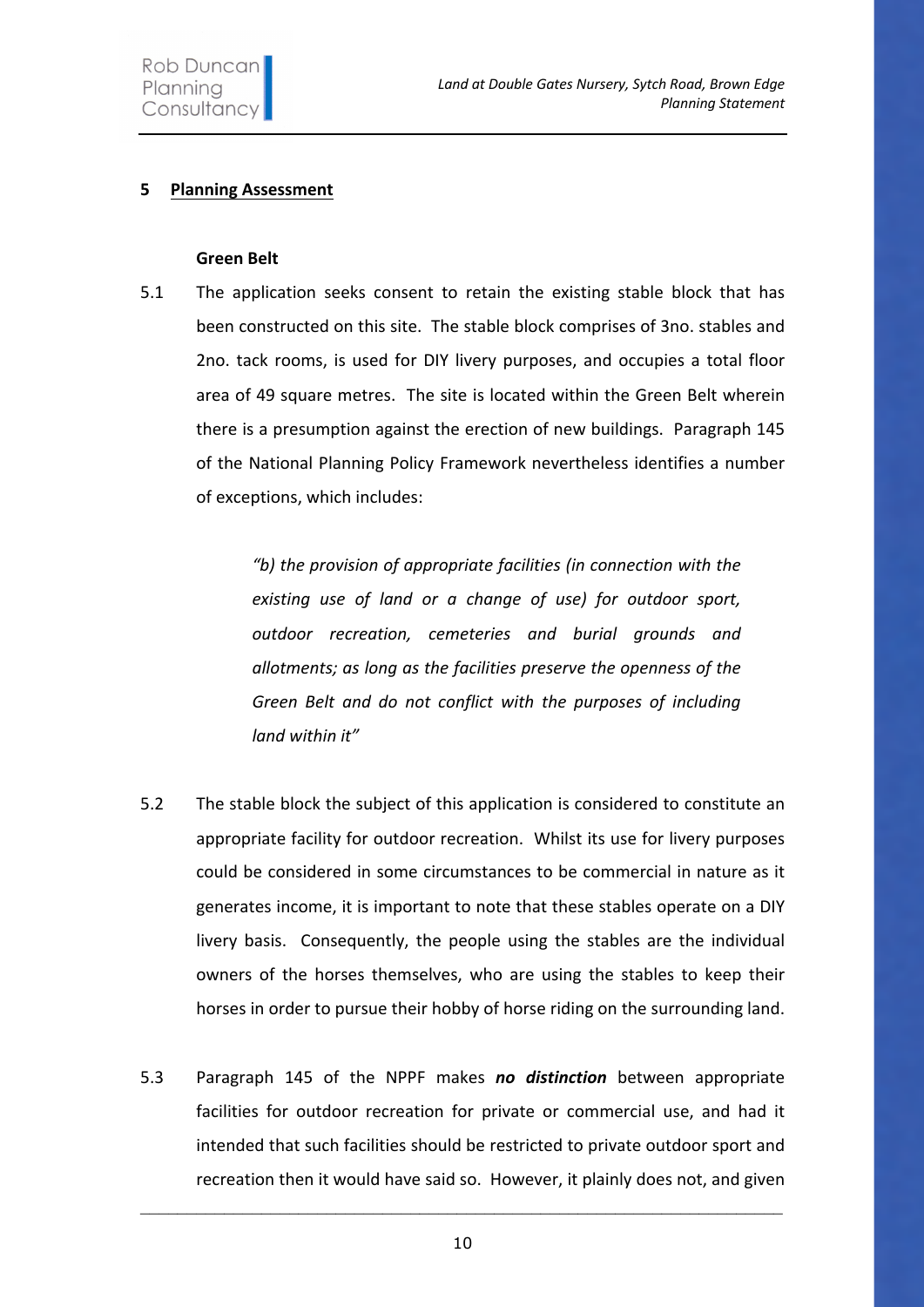that the building is used for the keeping of horses, by the owners of the horses themselves, the stable block is considered to constitute an appropriate facility for outdoor recreation. The British Horse Society recommends that 0.4 hectares of land should be provided for each horse. The applicant's land holding extends to some 8 hectares, and thus is capable of accommodating up to 20 horses in line with the aforementioned guidance. The stable block subject of this application (3 stables), coupled with the existing livery stables to the north (4 stables) does not exceed those provisions.

- 5.4 In order to constitute appropriate development, the stables must also be found to preserve the openness of the Green Belt and not conflict with the purposes of including land within it (paragraph 145b of the NPPF refers). The stable block is sited tight up to its northern and western boundaries which comprise of mature field hedgerows. These hedgerows serve to significantly reduce the visual impact of the development. The stable block also has a good visual relationship to the main built up area of Brown Edge, with views of the development from the nearby public footpath viewing the development in the context of the built-up area behind. With an overall floor area of 49 square metres, and a maximum ridge height of 3.1 metres, the development is considered to be small-scale in nature, and will not materially detract from the openness of the Green Belt of the five purposes of including land within it.
- 5.5 In consideration of this matter I draw attention to a number of other stable developments permitted elsewhere within the Staffordshire Moorlands, where similar conclusions were reached. These are discussed in turn below:

11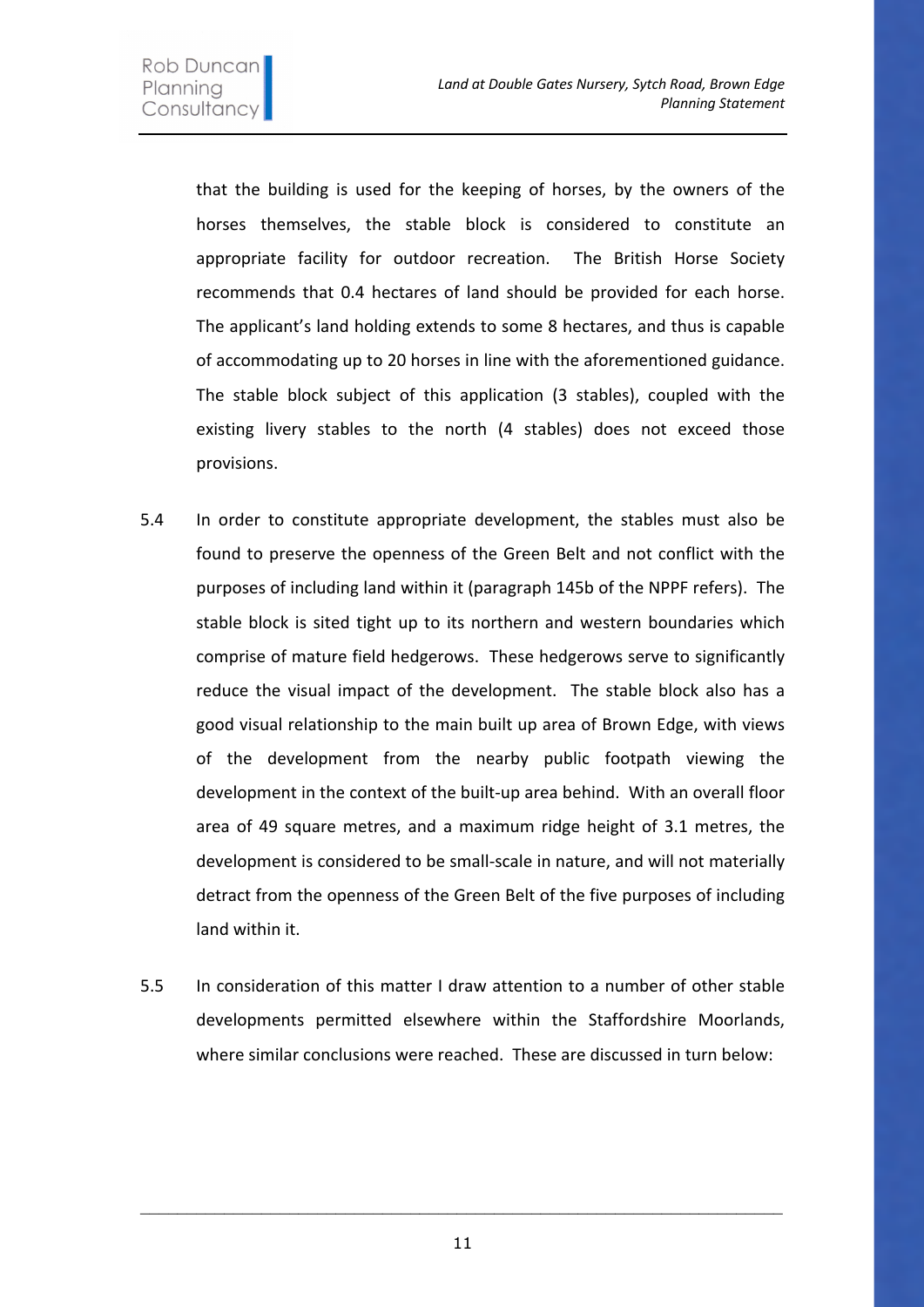## **SMD/2013/1081 – Clough Lane, Werrington**

5.6 This application granted consent for the erection of a stable block with a floor area of 101m<sup>2</sup>, comprising of 6no. stables and large tack room arranged in an 'L' shaped form. The building was located adjacent to a single storey clubhouse, and was found to constitute an appropriate form of development within the Green Belt, the Local Authority concluding that:

> *"The essential stabling of horses within the Green Belt in connection with an outdoor sport or recreation use would not be inappropriate in principle, provided that it preserves the openness of the Green Belt and does not conflict with the purposes of including land within it. The proposal for six stables and a tack room expressed as a more modest loosebox arrangement is considered to be commensurate with the 8.5ha landholding and overcomes previous concerns in respect of the substantial massing of the American Barn style of development. Consequently, the proposal is considered to be appropriate development within the Green Belt to accord with Saved Local Plan Policy N2 and the NPPF"*

5.7 The site at Clough Lane is readily visible from the both Clough Lane to the east and Ford Hayes Lane to the south, whereas the current application is afforded much better screening, and is only visible from the adjacent public footpath, with no adverse views from any of the nearby roads. The approved scheme at Clough Lane was also of a considerably larger size  $(101m^2)$  than the stable building proposed in this application (49 $m<sup>2</sup>$ ) and yet was found to constitute appropriate development within the Green Belt. The Local Authority's approval of application SMD/2013/1081 is therefore considered to weigh in favour of the proposed development.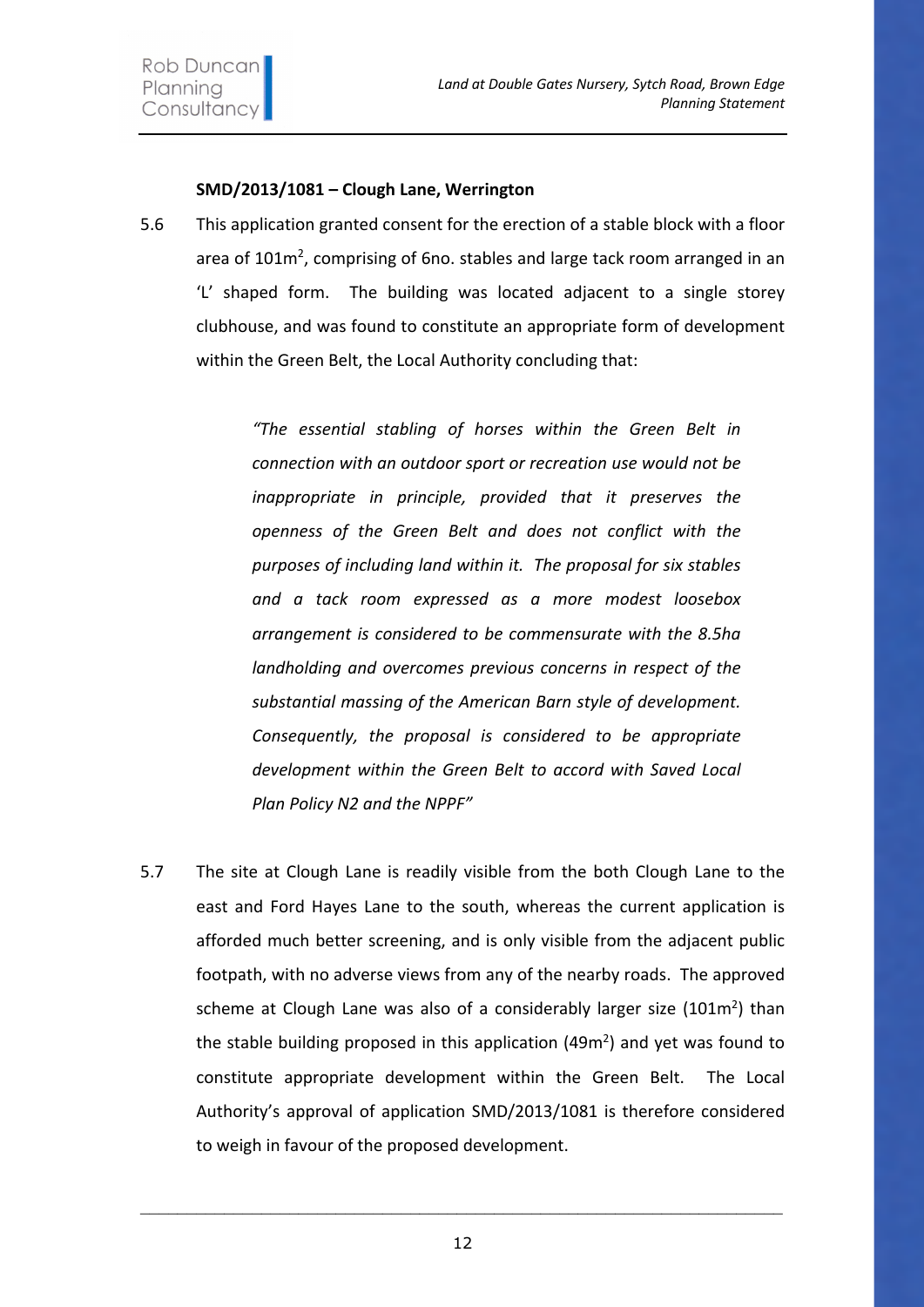## **SMD/2018/0061 – Springs Cottage Farm, Bagnall**

5.8 This application granted consent for the erection of a stable block with a floor area of 91.5m<sup>2</sup>, comprising of three stables and a tack room. The stable block was located within a field, distant from nearby surrounding development, and was found to constitute an appropriate form of development within the Green Belt, the Local Authority concluding that:

> *"The stable block is also considered to be relatively modest in size and as the Agent points out is similar in size to one approved by the Council in a similar position in 2011 under reference 11/00870 but never built. Maneges are generally held to be appropriate in the Green Belt. Although this manege is unusually large it does nevertheless generally preserve openness. Overall the judgement is that the scheme does preserve openness and does not conflict with the purpose of including land in the Green Belt. It is appropriate development, in accordance with Policy SS6c and the NPPF. It is acceptable in principle"*

5.9 The approved stable block at Thorney Edge Farm was of a larger footprint than the building proposed in this application and no less visually prominent and was found to constitute an appropriate form of development. The Local Authority's approval of this application reinforces the assertion that the proposed stable block amounts to an appropriate form of development within the Green Belt and weighs in favour of the proposed development.

## **SMD/2018/0796 – Land at Baileys Bank, Gillow Heath**

5.10 This application granted consent for the erection of a new stable block with a floor area of  $45.6m^2$ . The stable block was located alongside an existing stable block, in a highly conspicuous location visible from the existing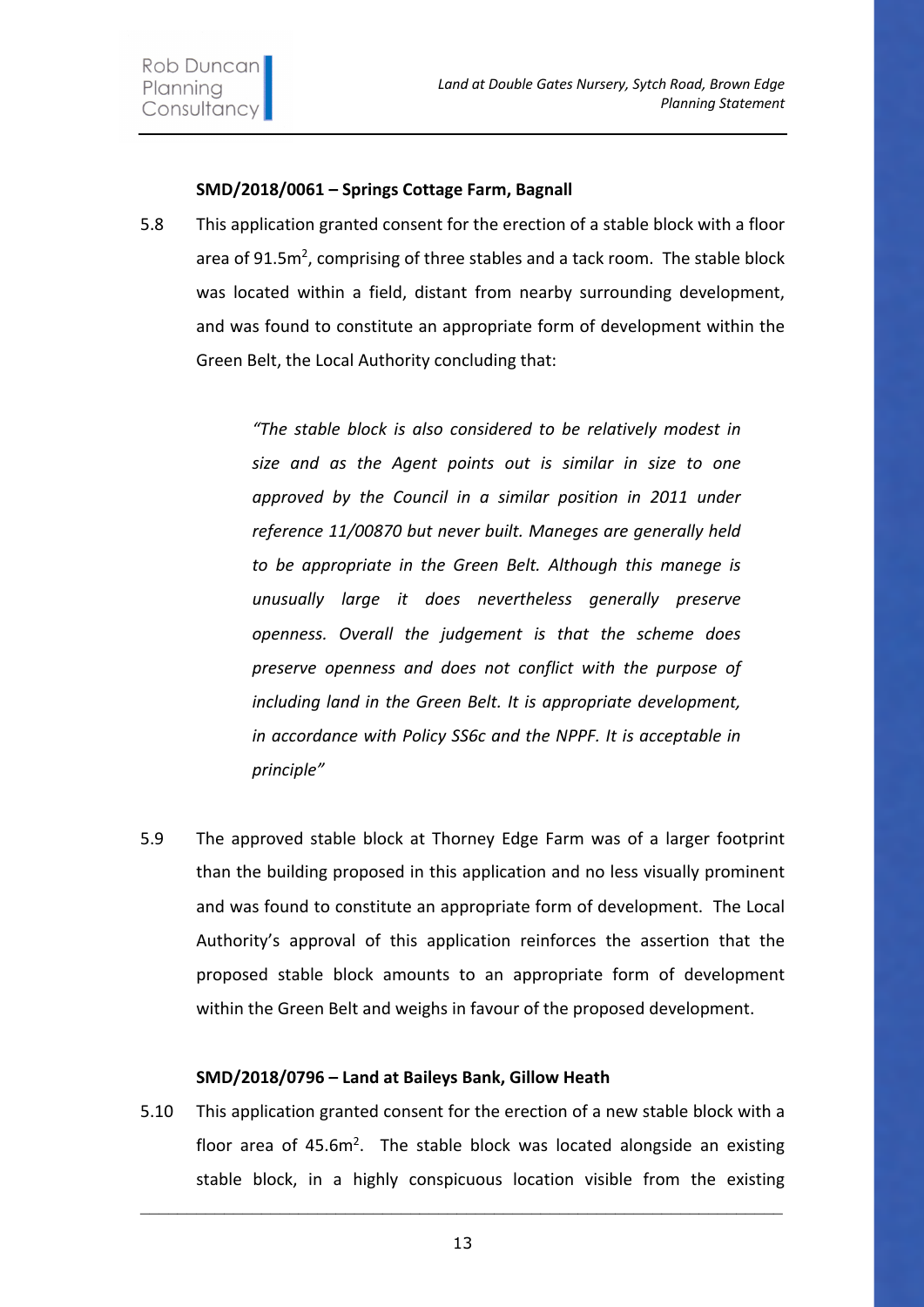vehicular access running along the western boundary of the site. In granting consent the Local Authority concluded that:

*"Stables are regarded as appropriate for equestrian uses on the land and I consider the principle of the proposal is therefore appropriate and would not amount to inappropriate development in the Green Belt"*

And that:

*"The amended proposal showing a complete timber stables structure is not inappropriate in the Green Belt and would not harm either the rural character and appearance of the area or Green Belt openness".* 

- 5.11 The approved stable block at Baileys Bank was far more visually conspicuous than the building the subject of this application, with no meaningful boundary vegetation to minimise its visual impact. It was also of a broadly comparative size to the stable block which is subject of this application. The Local Authority's approval of this application is therefore considered to reinforce the assertion that the proposed stable block amounts to an appropriate form of development within the Green Belt.
- 5.12 Having regard to the considerations set out above it is considered that the stable block will not materially detract from the openness of the Green Belt or the five purposes of including land within it, and that consequently the proposal amounts to a sustainable form of development in accordance with the provisions of policy SS10 of the Local Plan and paragraph 145 of the NPPF.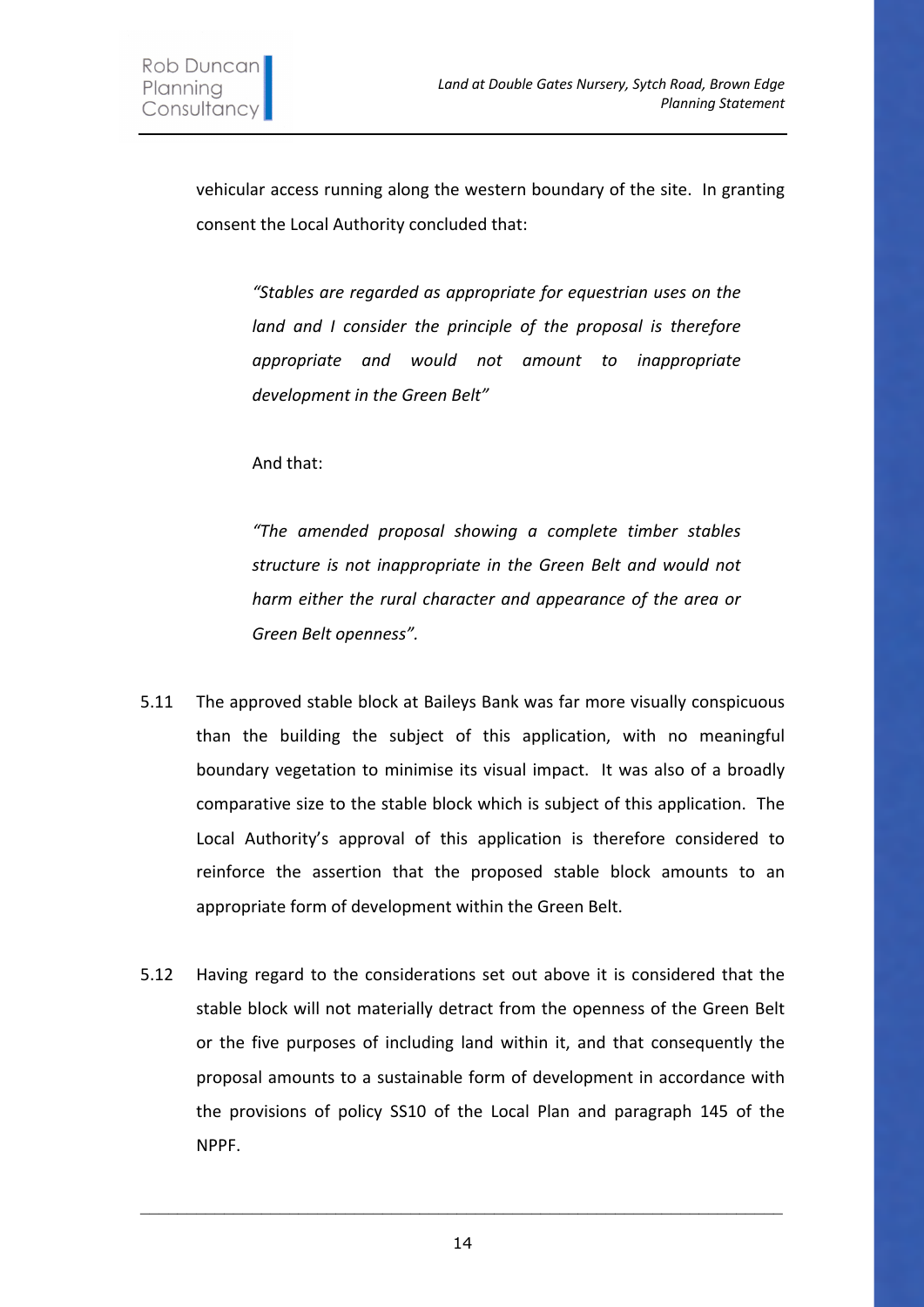## **Visual Impact**

- 5.13 The scale, massing and design of the stable block is typical of this kind of development, and has a muted, low-key impact. The siting of the building adjacent to the existing hedgerows that form the western and northern boundaries of the site help to soften its visual impact and anchor the development into its surroundings. The stables are visible from the public footpath that runs to the immediate east of the building, but they are features which one regularly sees within the rural area, and do not appear intrusive or incongruous.
- 5.14 On approach along the public footpath from the north, the existing boundary hedgerow provides an effective softening of the stables, which by virtue of its timber construction, assimilates well with the surrounding vegetation. On approach along the public footpath from the south the stable building is largely obscured by the presence of an adjacent stable block which is the subject of a separate application. However, even if that stable block were not present, in views from the south the stable block is seen against the backdrop of the existing dwellings along Sytch Road to the north, which lie at a higher level to the application site, and which are also predominantly two storey in nature.
- 5.15 The applicant is furthermore agreeable to undertaking additional planting to provide an indigenous hedgerow screen along the southern edge of the most southerly stable block in order to soften the impact of the development on the character of the area. Such landscaping can be secured by way of a suitably worded planning condition, and in doing so the development will meet the requirements of policies SS1 and DC1 of the Local Plan.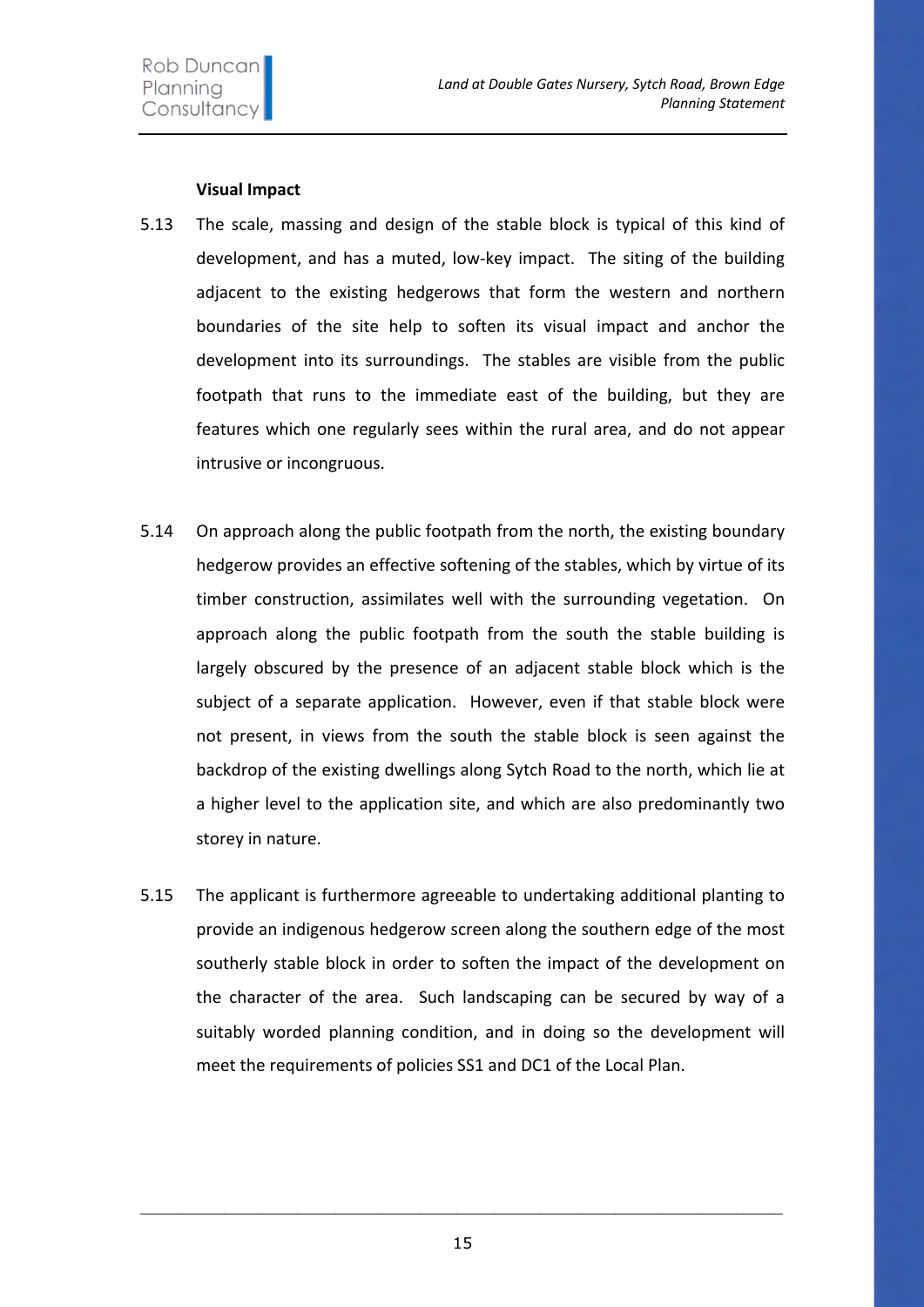# **Residential Amenity**

5.16 Owing to the location of the stable block some 160 metres from the nearest residential properties to the east, the development will have no adverse impact on the amenity of neighbouring residential occupiers by virtue of noise and general disturbance. The development gives rise to the coming and going of vehicles associated with the DIY Livery use of the site, but this has not be substantially increased to a point where it causes material harm to the amenity of residential properties on either side of the vehicular access where it meets Sytch Road. The development is therefore consistent with the relevant provisions of policy DC1 of the Local Plan in this regard.

## **Highway Safety**

5.17 The application site benefits from an existing vehicular access direct onto Sytch Road which serves the applicant's existing livery buildings, as well as the proposed stable block. The access benefits from good visibility in both directions on egress and is wide enough for two vehicles to pass one another at the point of entry off Sytch Road. Within the site itself is ample room for the parking and manouvering of vehicles, and consequently the proposed development will not give rise to any material harm to highway safety in the locality, and thus is in accordance with the provisions of paragraphs 108 and 109 of the NPPF.